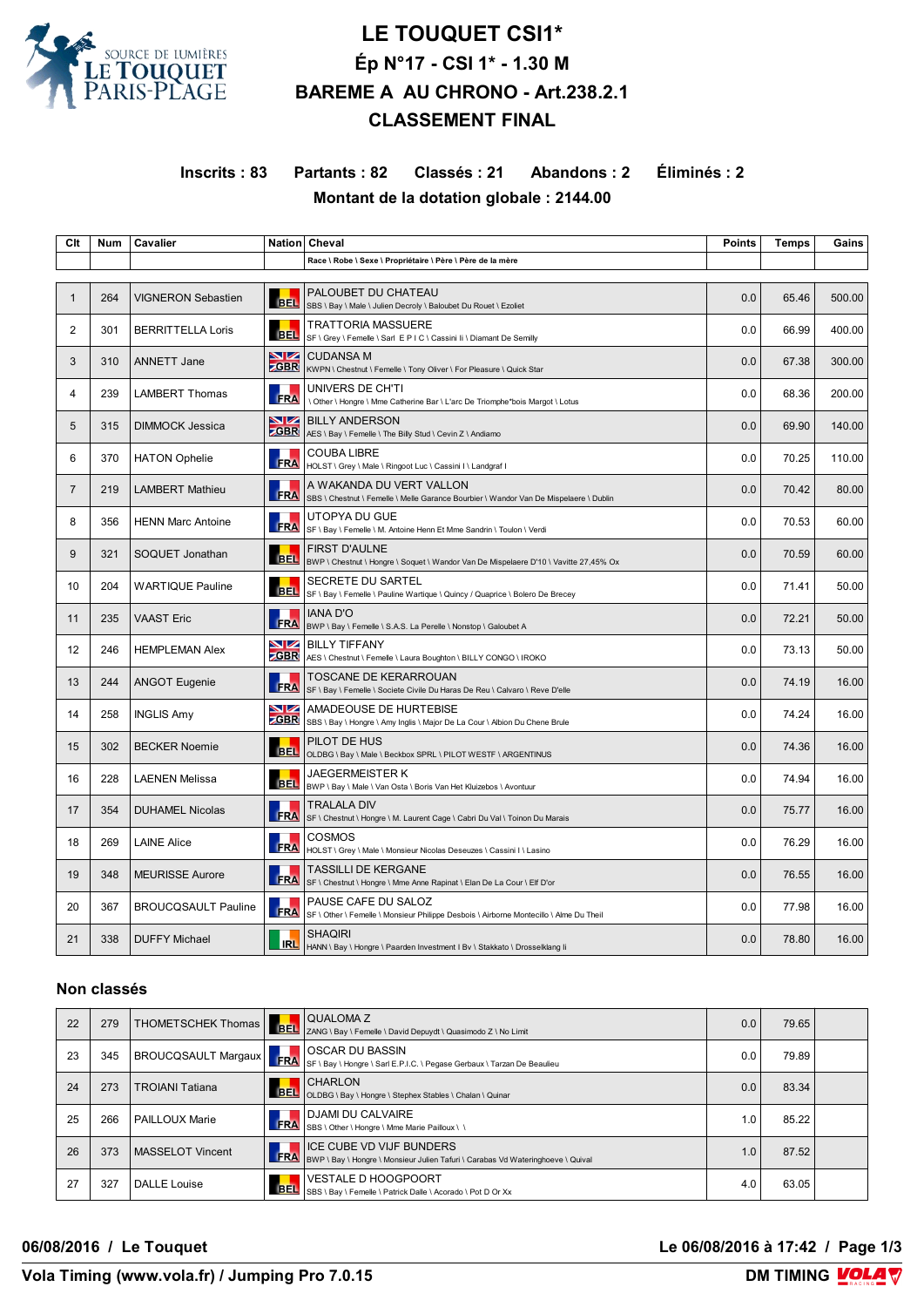# **LE TOUQUET CSI1\* Ép N°17 - CSI 1\* - 1.30 M BAREME A AU CHRONO - Art.238.2.1 CLASSEMENT FINAL**

| Clt | Num | <b>Cavalier</b>             | <b>Nation</b>     | Cheval                                                                                                                    | <b>Points</b> | <b>Temps</b> | Gains |
|-----|-----|-----------------------------|-------------------|---------------------------------------------------------------------------------------------------------------------------|---------------|--------------|-------|
|     |     |                             |                   | Race \ Robe \ Sexe \ Propriétaire \ Père \ Père de la mère                                                                |               |              |       |
| 28  | 254 | <b>HAZEBROUCQ Xavier</b>    | FRA               | CALISKA DE LA FALIZE Z<br>ZANG \ Bay \ Femelle \ Alain Et Remy Gilson \ Contact Vd Heffinck \ Papillon Rouge              | 4.0           | 65.03        |       |
| 29  | 282 | COUNASSE Jerome             | <b>BEL</b>        | GALATASARAY<br>\ Bay \ Male \ Fr. Lenz \ Graf Top \ Watzmann                                                              | 4.0           | 67.31        |       |
| 30  | 208 | <b>MERCENIER Gauthier</b>   | <b>BEL</b>        | <b>IKAR DEL PIERIRE</b><br>SCSL \ Bay \ Hongre \ Philippe Levy \ Ivoire Du Rouet \ Landino                                | 4.0           | 70.55        |       |
| 31  | 220 | LACHAUD Hugo                | FRA               | <b>CYBELE DU CALVAIRE</b><br>SBS \ Bay \ Femelle \ Monsieur Didier Lachaud \ Berlin (kwpn) \ Rox DI Touche                | 4.0           | 72.91        |       |
| 32  | 306 | LOCKWOOD Mathilde           | FRA               | VANYCHOCOLA M'AUREA<br>SF \ Other \ Femelle \ Melle Catherine Bonnafous \ Visage Van De Olmenhoeve \ Glory Du Banco       | 4.0           | 73.32        |       |
| 33  | 215 | NICOLAS Caroline            | <b>FRA</b>        | <b>INOUI VAN HEISTE</b><br>BWP \ Bay \ Hongre \ E.A.R.L. C.N.G.D. \ Orlando \ Clinton                                     | 4.0           | 73.40        |       |
| 33  | 357 | <b>DE SAPORTA Laure</b>     | <b>FRA</b>        | <b>TATAMI DU PLAIN</b><br>SF \ Bay \ Hongre \ Laure De Saporta \ Limbo \ Iveday                                           | 4.0           | 73.40        |       |
| 35  | 379 | <b>PELEGRIN Cyrille</b>     | FRA               | SHILLING DE L'ILE<br>SF \ Chestnut \ Femelle \ Cyrille Pelegrin \ Dollar Dela Pierre \ Rungis Des Halles                  | 4.0           | 73.86        |       |
| 36  | 307 | <b>LEWIS Sarah</b>          | NZ<br><b>ZGBR</b> | <b>DOONAVEERAGH EMMA</b><br>ISH \ Bay \ Femelle \ Mrs Sarah Lewis \ Creevagh Ferro \ Classic Vision                       | 4.0           | 75.59        |       |
| 37  | 207 | <b>DESUTTER Arthur</b>      | <b>FRA</b>        | TONICK VAL DE MAI<br>SF \ Bay \ Male \ Olivier Desutter \ Quick Star \ Type D'elle                                        | 4.0           | 76.00        |       |
| 38  | 225 | <b>ANCIAUME Timothee</b>    | FRA               | <b>ISABEAU VAN DORPERHEIDE</b><br>\ Grey \ Femelle \ Ludo Philippaerts \ Winningmood Van De Arenberg \ Gershwin           | 4.0           | 76.71        |       |
| 39  | 366 | <b>CRUMLEY Georgie</b>      | VZ<br><b>ZGBR</b> | <b>COTOKI</b><br>ZANG \ Bay \ Femelle \ Sally Strutton \ Catoki \ Contender                                               | 4.0           | 76.73        |       |
| 40  | 376 | <b>DUBOUCHET Hanae</b>      | FRA               | <b>CATOON</b><br>HOLST \ Bay \ Hongre \ Hanae Dubouchet \ Catoki \ Clinton I                                              | 4.0           | 77.13        |       |
| 41  | 224 | <b>FARNSWORTH Danielle</b>  | NZ<br><b>GBR</b>  | <b>ARCHIE XI</b><br>AES \ Bay \ Hongre \ Philip Mansfield \ Lauriston \                                                   | 4.0           | 77.25        |       |
| 42  | 365 | <b>LEMERCIER Maximilien</b> | FRA               | <b>DEMOISELLE HERIBUS</b><br>\ Bay \ Femelle \ france \ \                                                                 | 4.0           | 77.89        |       |
| 43  | 206 | <b>WHITAKER Joanne</b>      | NZ<br><b>ZGBR</b> | <b>CONTENDRO STAR</b><br>HANN \ Bay \ Hongre \ Clare Whitaker \ Contendro I \ Groemitz                                    | 4.0           | 78.53        |       |
| 44  | 201 | NAVINEAU Jeremie Steph      | FRA               | N INVEST UNO Z<br>ZANG \ Bay \ Hongre \ Naessens-De Brul \ \                                                              | 4.0           | 79.04        |       |
| 45  | 353 | PELISSERO PETERS Delphine   | <b>FRA</b>        | VIKING DU FEU<br>SF \ Chestnut \ Hongre \ Mme Delphine Pelissero \ Allegreto \ Fastourel Du Cap                           | 4.0           | 79.41        |       |
| 46  | 296 | <b>REYNOLDS Clare</b>       | NZ<br><b>ZGBR</b> | <b>PIKACHU</b><br>OLDBG \ Bay \ Femelle \ Clare Reynolds \ Polytraum \ Cabochon                                           | 4.0           | 79.85        |       |
| 47  | 359 | <b>CABOCHETTE Pierre</b>    | <b>FRA</b>        | <b>CORIOLA JAP</b><br>SBS \ Other \ Femelle \ Docteur Veterinaire Jacques Pe \ Ugano Sitte \ Adelfos                      | 4.0           | 80.32        |       |
| 48  | 319 | <b>DUCCI Frantz</b>         | <b>BEL</b>        | EPI DU GRAND CHAMP<br>SBS \ Bay \ Hongre \ Ducci Frantz \ Qody De Saint-Aubert \ Cordano Sitte                            | 4.0           | 81.15        |       |
| 49  | 247 | ROUSSEL Florine             | FRA               | <b>OCLAY DES ETISSES</b><br>SF \ Bay \ Male \ Erl Les Etisses \ Quidam De Revel \ Thurin                                  | 4.0           | 83.12        |       |
| 50  | 261 | <b>CELIS Davy</b>           | <b>BEL</b>        | <b>INTERGEST CYRANO</b><br>KWPN \ Bay \ Hongre \ Celis Davy \ Quidam De Revel \ Indorado                                  | 4.0           | 83.89        |       |
| 51  | 358 | DAVID Frédéric              | FRA               | <b>KARAMEL D'ESPRIT</b><br>BWP \ Bay \ Femelle \ Sheika Elyasa Bin Sultan Kalif \ Erco Van't Roosakker Bwp \ Heartbreaker | 5.0           | 84.41        |       |
| 52  | 251 | <b>COLOT Jean Marie</b>     | FRA               | VOLVER CALOUBET<br>SF \ Bay \ Hongre \ Catherine Guerin \ Calvaro \ Galoubet A                                            | 5.0           | 84.83        |       |
| 53  | 330 | PETIT Eleen                 | FRA               | CAMYLLE DES HAYETTES<br>SBS \ Other \ Femelle \ M. Dimitri Sacquet \ Radco D'houtveld \ Eclair Des Bois                   | 5.0           | 86.23        |       |
| 54  | 226 | KAISER Camille              | <b>FRA</b>        | UNPRINCE DE LA SARDA<br>SF \ Grey \ Hongre \ Camille Kaiser \ Marlou Des Etisses \ Le Tot De Semilly                      | 8.0           | 75.15        |       |
| 55  | 334 | <b>VINOIS Mathieu</b>       | FRA               | CERISE FLOREVAL Z<br>ZANG \ Bay \ Femelle \ M. Mathieu Vinois \ Cluysenaer Vd Heffinck \ Metall                           | 8.0           | 75.96        |       |
| 56  | 323 | <b>BARDYN Benjamin</b>      | <b>BEL</b>        | LA CHARADE DE PAEP Z<br>ZANG \ Bay \ Femelle \ De Belie-Blanckaert \ Lordanos \ Carthago Z                                | 8.0           | 76.25        |       |
| 57  | 242 | <b>BILLARD Emy</b>          | FRA               | OPOX DE LA CROIX<br>SF \ Chestnut \ Hongre \ Mademoiselle Emy Billard \ Royal Feu Sf \ Millar                             | 8.0           | 77.11        |       |
| 58  | 326 | MINGEONNET Floriane         | FRA               | ZAZOU<br>HOLST \ Bay \ Femelle \ S.A.R.L. Glg Equitop \ Calato \ Sir Shostakovich Xx                                      | 8.0           | 77.33        |       |
| 59  | 210 | STORDEUR Stephanie          | <b>BEL</b>        | <b>CORMINO</b><br>HOLST \ Grey \ Male \ Ecurie Dehez \ Cormint \ Cassini I                                                | 8.0           | 81.68        |       |

**06/08/2016 / Le Touquet Le 06/08/2016 à 17:42 / Page 2/3**